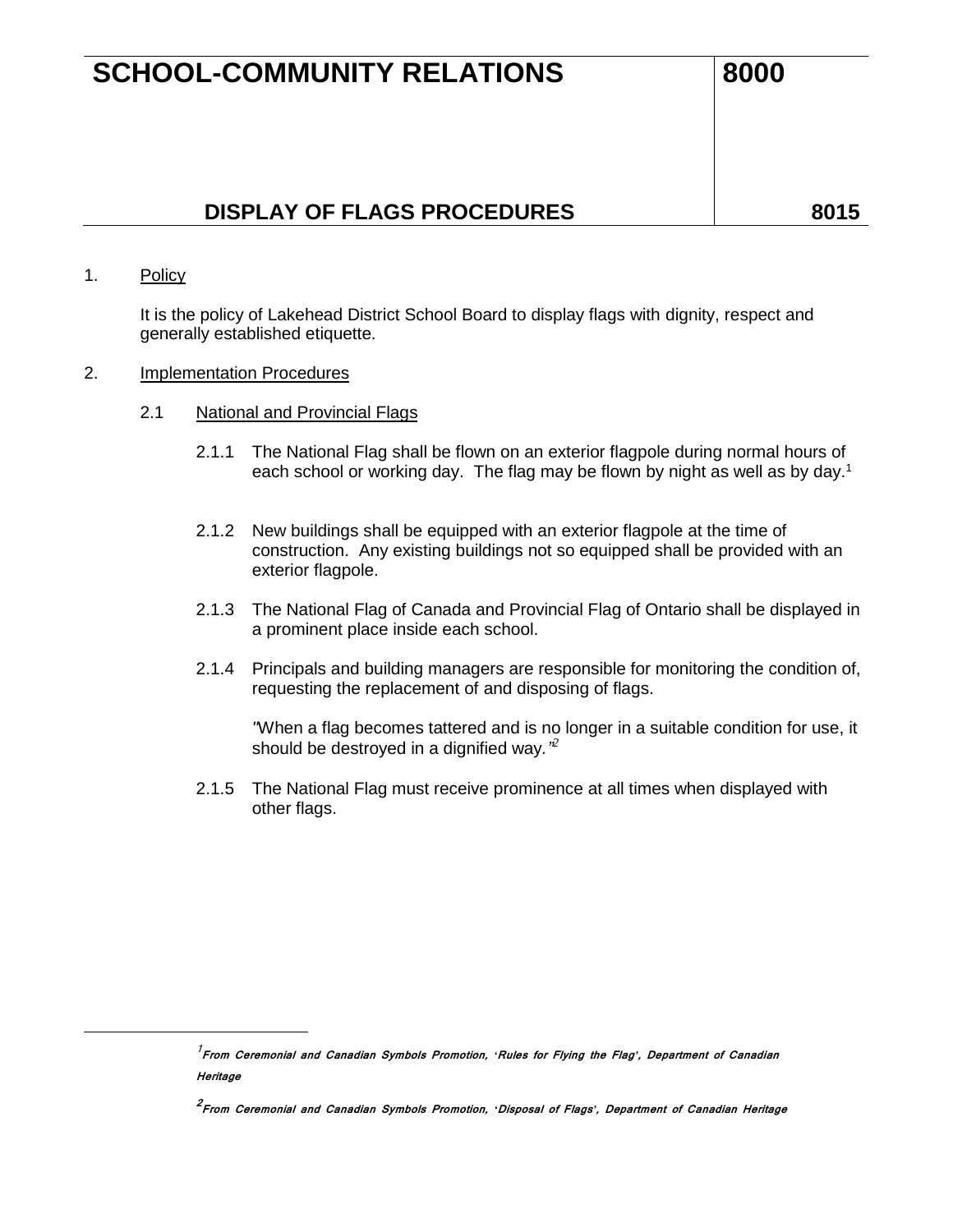### 2.2 Other Flags

2.2.1 The flag of the local municipality or other special purpose flag may be flown outside or displayed inside at schools, the Education Centre and other Board facilities. Schools may fly or display additional flags following consultation with the school's superintendent. The Education Centre and other Board facilities may fly or display additional flags at the discretion of the Director of Education or designate.

The flag of the local municipality or other special purpose flag may be flown or displayed provided:

- 2.2.1.1 The flag meets acceptable community standards.
- 2.2.1.2 The flag is not directly connected with any political or religious group, or cause.
- 2.2.1.3 The flag supports initiatives which align with the Board's values, supports the principles and expectations of the Board's Safe Schools Policy and is consistent with the Ontario Human Rights Code.
- 2.2.2 Where there is only one flagpole, one additional flag may fly under the National Flag. The additional flag cannot be larger than the National Flag.
- 2.2.3 Where there are two flagpoles, the National Flag shall fly alone on its own flagpole. Two flags may fly at the same time on the additional pole.

#### 2.3 Half-masting of Exterior Flags

- 2.3.1 Throughout the System
	- 2.3.1.1 Exterior flags throughout the system shall be lowered to half-mast on the death of:
		- the sovereign or a member of the royal family related in the first degree to the sovereign (husband or wife, son or daughter, father, mother, brother or sister);
		- the governor general or a former governor general;
		- the prime minister of Canada or a former prime minister;
		- the lieutenant governor of Ontario or a former lieutenant governor;
		- the premier of Ontario or a former premier;
		- the member of the federal or provincial electoral riding; and
		- the chairman or a member of the Board.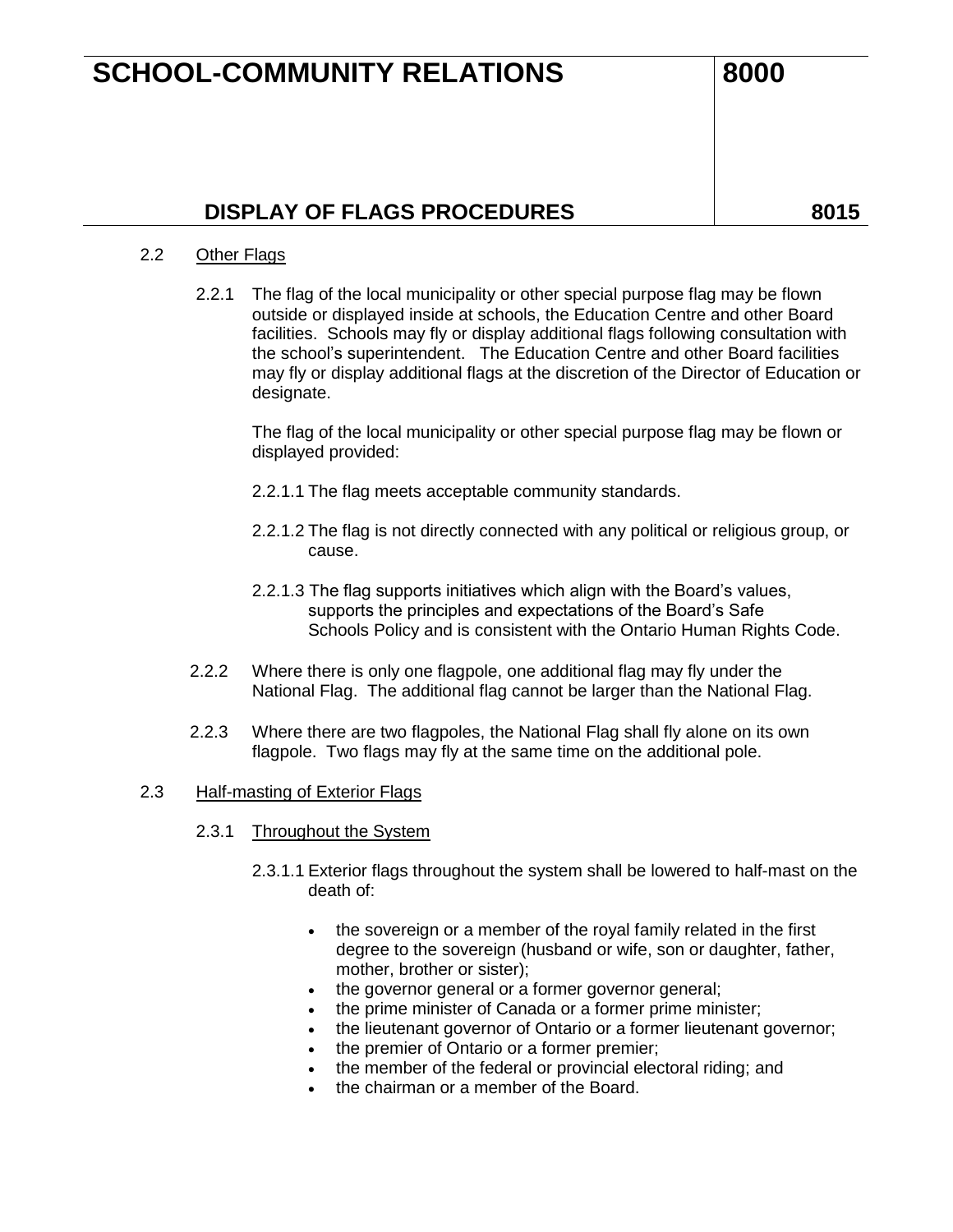### **DISPLAY OF FLAGS PROCEDURES** 8015

- 2.3.1.2 Exterior flags throughout the system shall be lowered to half-mast on April 28, the National Day of Mourning.
- 2.3.1.3 The director of education may order the lowering of flags to half-mast throughout the system or at an individual location, in addition to the foregoing, on the death of any person held in special regard in the system.
- 2.3.1.4 Flags shall be lowered to half-mast at all locations on direction received from the Ministry of Education.

### 2.3.2 Administrative Buildings

2.3.2.1 Exterior flags at system administrative buildings shall be lowered to halfmast on the death of a present employee in the system.

#### 2.3.3 Individual Schools

- 2.3.3.1 Exterior flags at individual schools shall be lowered to half-mast on the death of:
	- a present staff member; and
	- a present student.
- 2.3.3.2 Principals may lower exterior flags to half-mast on the death of any nonemployee such as volunteers and community resource persons who are held in special regard in the school or community.
- 2.3.3.3 Exterior flags shall be lowered briefly at 11:00 a.m. on Remembrance Day in memory of the war dead.

### 3. Half-masting Protocol

- 3.1 The position of the flag when flying at half-mast will depend on its size, the length of the flagstaff and its location, but as a general rule, the centre of the flag should be exactly halfway down the staff. When hoisted to or lowered from half-mast position, a flag should first be raised to the masthead.
- 3.2 For the purpose of half-masting, death shall be taken to include the day of death, and up to and including the day of the funeral.